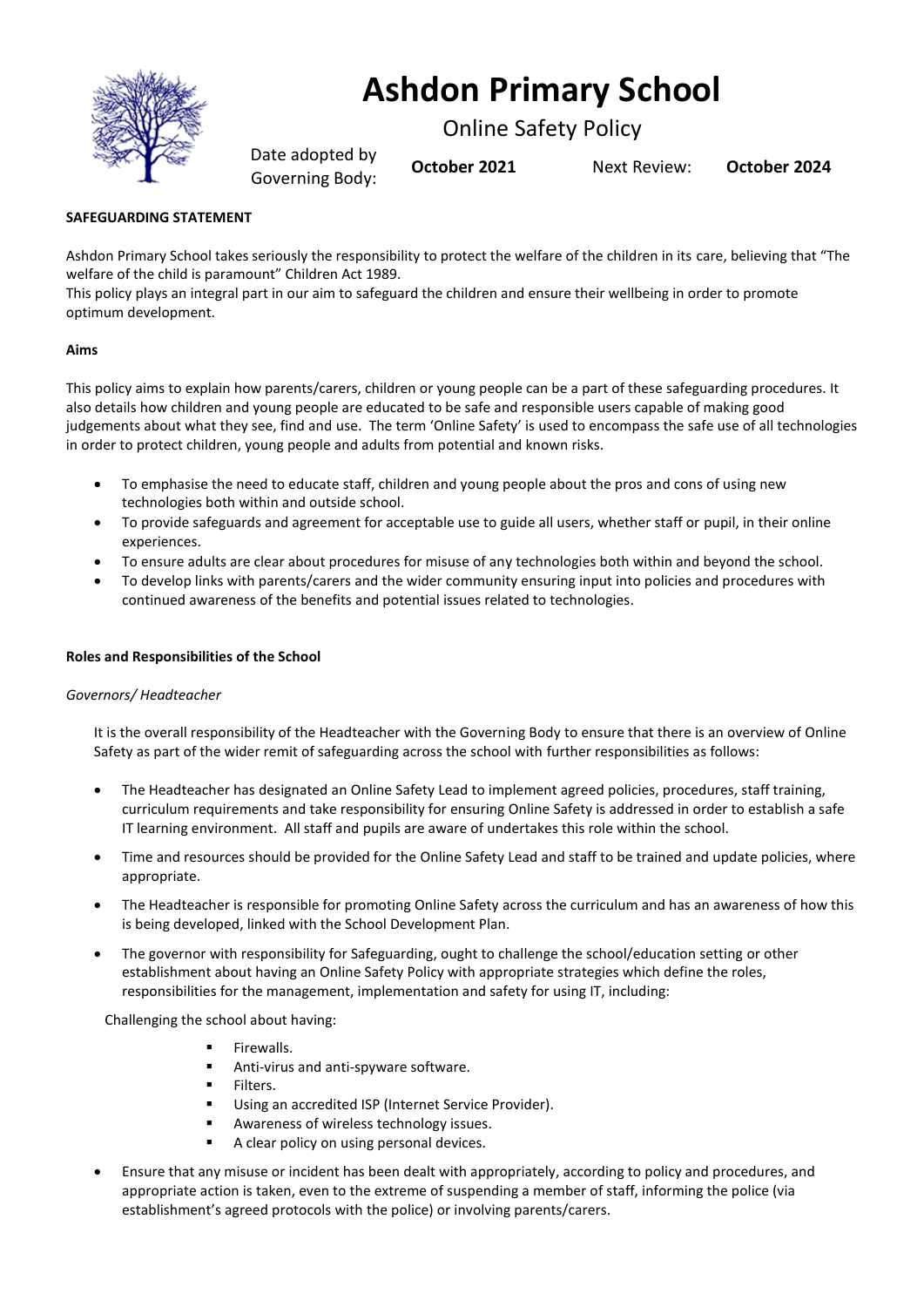## *Online Safety Lead*

It is the role of the designated Online Safety Lead (which could also be the Computing, RSHE or Designated Safeguarding Lead already in role, but should be a senior member of the school and not a network manager) to:

- Appreciate the importance of online safety within school and to recognise that all educational establishments have a general duty of care to ensure the safety of their pupils and staff.
- Establish and maintain a safe IT learning environment within the school.
- Ensure that the Online Safety Policy is reviewed at least every three years, or sooner if required, with up-to-date information and that training is available for all staff to teach Online Safety and for parents to feel informed and know where to go for advice.
- Ensure that filtering is set to the correct level for staff, children and young people, in the initial set up of a network, stand-a-lone PC and staff/children' laptops or ensure the technician is informed and carries out work as directed.
- Ensure that all adults are aware of the filtering levels and why they are there to protect children and young people.
- Report issues and update the Headteacher on a regular basis.
- Liaise with the RSHE, safeguarding and Computing leads so that policies and procedures are up-to-date to take account of any emerging issues and technologies.
- Update staff training (all staff) according to new and emerging technologies so that the correct Online Safety information can be taught or adhered to.
- Transparent monitoring of the Internet and online technologies. Keep a log of incidents for analysis to help inform future development and safeguarding, where risks can be identified.
- Work alongside the Computing Lead, to ensure there is appropriate and up-to-date anti-virus software and antispyware on the network, stand-a-lone PCs and teacher/child laptops and that this is reviewed and updated on a regular basis.
- Ensure that staff can check for viruses on laptops, stand-a-lone PCs and memory sticks or other transferable data files to minimise issues of virus transfer.

# *Staff or Adults*

It is the responsibility of all adults within the school to:

- Ensure that they know who the Designated Safeguarding Lead (and their alternate) is within school, so that any misuse or incidents can be reported which involve a child.
- Where an allegation is made against a member of staff it should be reported immediately to the Headteacher or Chair of Governors (if the allegation is about the Headteacher).
- Be familiar with the Behaviour & Discipline Policy, Anti-bullying Policy, Harmful Sexual Behaviour and Peer-on-Peer Abuse Policy, so that, in the event of misuse or an allegation, the correct procedures can be followed immediately. Appendix 1 gives an overview of how to respond to Online Safety incidents.
- Check the filtering levels are appropriate for their children and young people and are set at the correct level. Report any concerns to the Online Safety Lead.
- Alert the Online Safety Lead of any new or arising issues and risks that may need to be included within policies and procedures.
- Ensure that children and young people are protected and supported in their use of technologies so that they know how to use them in a safe and responsible manner. Children and young people should know what to do in the event of an incident.
- Be up-to-date with Online Safety knowledge that is appropriate for the age group and reinforce through the curriculum.
- To have read and signed to say the agree to the terms of the Staff Code of Conduct, which includes an ICT Acceptable Usage Policy.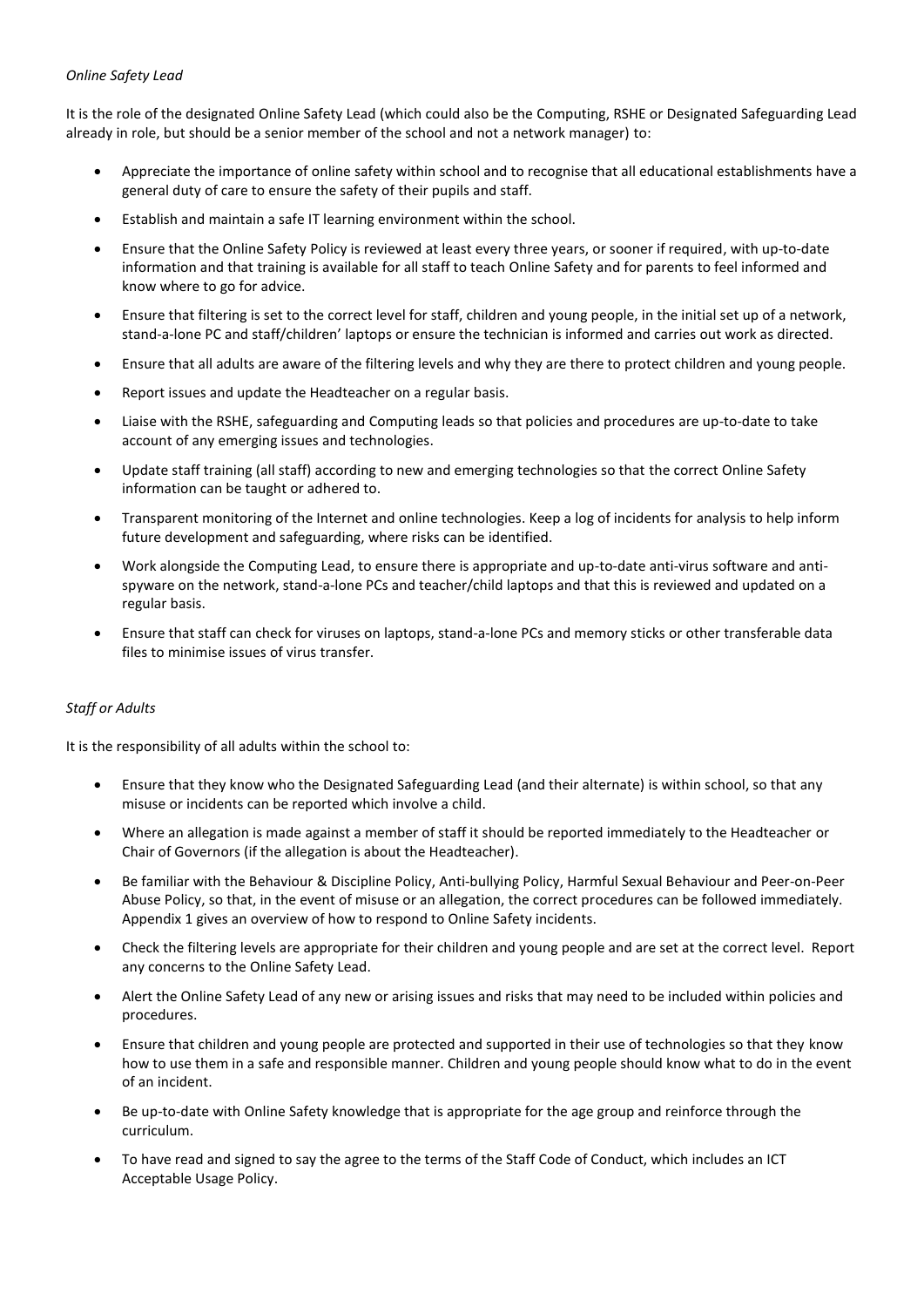- Use electronic communications in an appropriate way that does not breach the Data Protection Act 1998 or GDPR. Remember confidentiality and not disclose information from the network, pass on security passwords or leave a station unattended when they or another user is logged in.
- Report accidental access to inappropriate materials to the Online Safety Lead.
- Use anti-virus software and check for viruses on their work laptop, memory stick or when downloading files from the Internet on a regular basis, especially when not connected to the school's network.
- Ensure that all personal storage devices (i.e. memory sticks) which are utilised by staff members to hold sensitive information are encrypted or password protected in the event of loss or theft.

## *Pupils*

Pupils should be:

- Involved in the review of Acceptable Use Agreement through the School Council or other appropriate group, in line with this policy being reviewed and updated.
- Responsible for following the My Online Safety Agreement (Appendix 2).
- Taught to use the Internet in a safe and responsible manner through the Computing and RSHE curriculums.
- Taught to tell an adult about any inappropriate materials or contact from someone they do not know straight away, without reprimand (age and activity dependent).

#### **In the Event of Inappropriate Use by Pupils**

In the event that a child **accidentally** accesses inappropriate materials the child should report this to an adult immediately and take appropriate action to hide the screen or minimise the window so that an adult can take the appropriate action. *The computer must not be turned off until a screen capture has been taken and saved, together with the website address written down*. Staff should share this information with the Online Safety Lead and the Designated Safeguarding Lead.

Pupils deliberately misusing online technologies should also be addressed by the school using our Behaviour & Discipline Policy, and, where appropriate our Anti-Bullying and Harmful Sexual Behaviour Peer-on-Peer Abuse policies.

## **The Curriculum and Tools for Learning**

Our school teaches children how to use the Internet safely and responsibly. They should also be taught, through Computing and/or RSHE lessons, how to research information, explore concepts and communicate effectively in order to further learning. The following concepts, skills and competencies should have been taught by the time they leave Year 6*:*

- Internet literacy.
- Making good judgements about websites and e-mails received.
- Knowledge of risks such as viruses and opening mail from a stranger.
- Access to resources that outline how to be safe and responsible when using any online technologies.
- Knowledge of copyright and plagiarism issues.
- File sharing and downloading illegal content.
- Uploading information know what is safe to upload and not upload personal information.
- Where to go for advice and how to report abuse.

We also specifically the children about the dangers of sharing personal information such as:

- Full name (first name is acceptable, without a photograph).
- Address.
- Telephone number.
- E-mail address.
- School.
- Clubs attended, where and when.
- Age or DOB.
- Names of parents.
- Routes to and from school.
- Identifying information, e.g. I am number 8 in the school football team.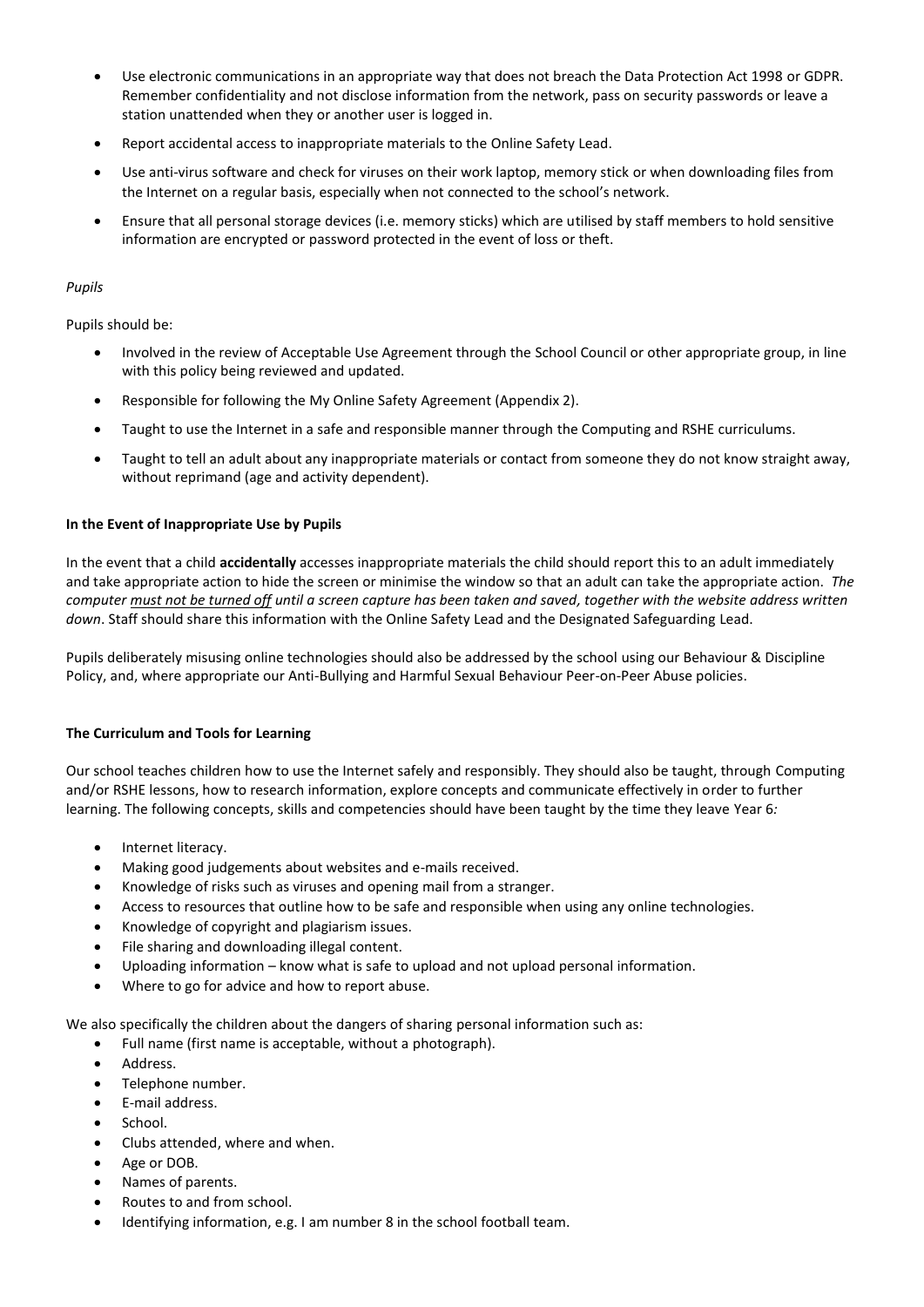Photographs should only be uploaded on the approval of a member of staff or parent/carer and should only contain something that would also be acceptable in 'real life'.

#### **Pupils with Additional Learning Needs**

The school should strive to provide access to a broad and balanced curriculum for all learners and recognise the importance of tailoring activities to suit the educational needs of each pupil. Where a pupil has specific learning requirements, or poor social understanding, careful consideration is given to the planning and delivery of online safety awareness sessions and Internet access.

#### **School Website**

The uploading of images to the school website should be subject to the same acceptable agreement as uploading to any personal online space. Permission is to be sought from the parent/carer prior to the uploading of any images.

#### **External Websites**

In the event that a member of staff finds themselves or another adult on an external website, such as 'Rate My Teacher', as a victim, school are encouraged to report incidents to the Headteacher and unions.

#### **E-mail Use**

Staff and governors will use their school-issued email addresses for any communication between school, other educational establishments and parents/carers home email address only. A breach of this may be considered a misuse.

The school currently does not issue pupils with individual email addresses.

#### **Personal Mobile Devices**

Staff are be allowed to bring in personal mobile phones or devices for their own use, but must not use personal numbers to contact children and young people under any circumstances.

- Staff must ensure that there is no inappropriate or illegal content stored on the device and should be aware that using features, such as video or sound recording, may be subject to the same procedures as taking images from digital or video cameras.
- Before using a personal device within school lessons, authorisation should be sought from the Headteacher.
- The school is not responsible for any theft, loss or damage of any personal mobile device.

Pupils are not allowed to use mobile devices in school. If a pupil is discovered with a device, then this will be kept in the school office for the remainder of the school day and the parents notified.

#### **School-Issued Mobile Devices**

The management of the use of these devices should be similar to those stated above, but with the following additions:

• Where the establishment has provided a mobile device to a member of staff, such as a laptop or mobile phone, only this equipment should be used to conduct school business outside of the school environment.

#### **Video and Photographs**

The term 'image' refers to the taking of video footage or photographs via any camera or other technology, e.g. a mobile phone. When in school, there is access to devices that can take and/or view images and videos and stream live video.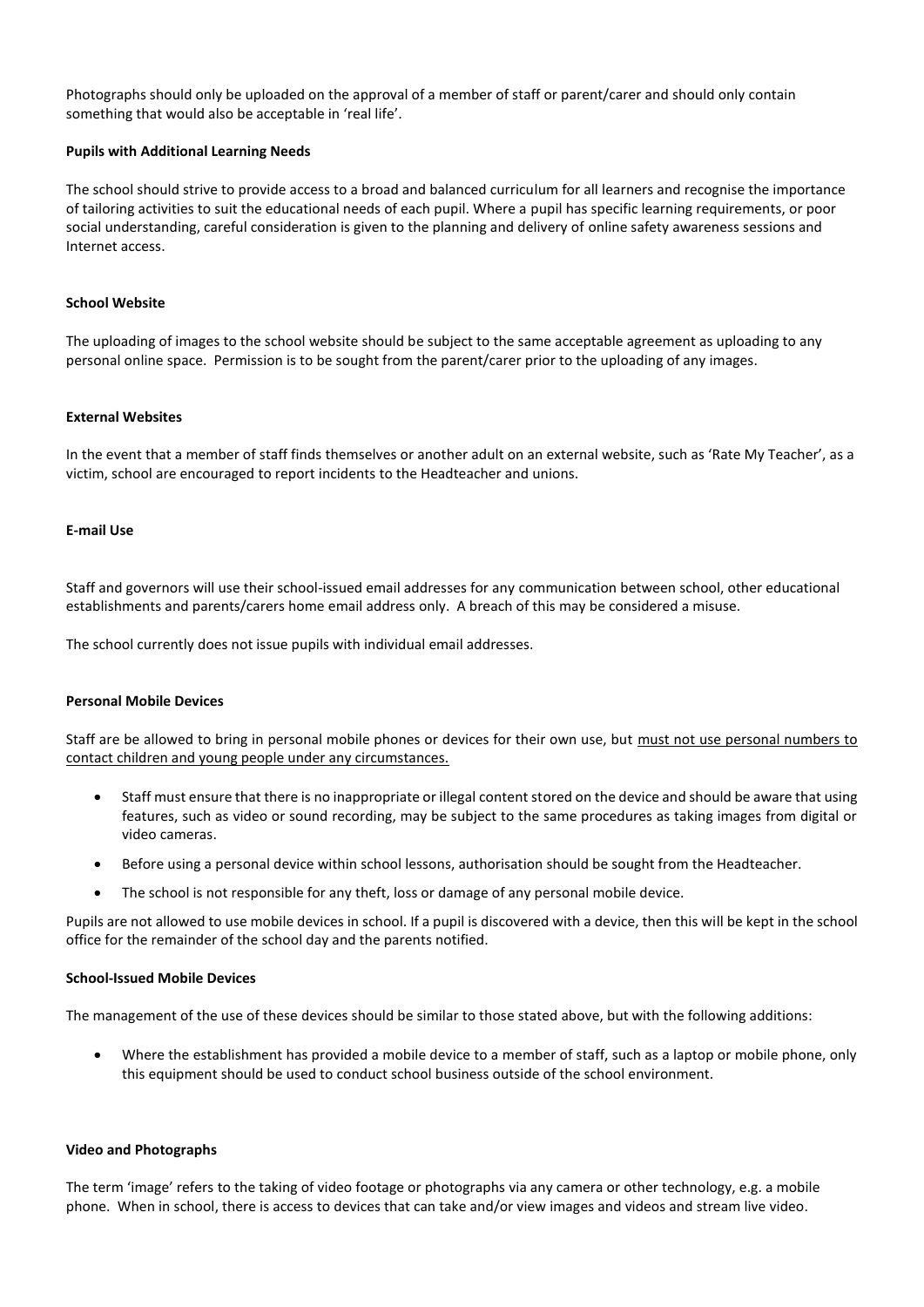Staff mobile phones, or personal photographic equipment/computer devices, should not be used to take images or videos of pupils.

The sharing of photographs via websites, or by any other means online, should only occur after permission has been given by the parent/carer and/or the members of staff who are featured in the photographs.

Any photographs or video clips uploaded should not have the name of a child displayed and/or as part of the filename.

Photographs should not be of any compromising positions or in inappropriate clothing, e.g. in a swimming costume.

It is current practice by external media, such as local and national newspapers, to include the names of children and young people in their publications. Photographs of children/young people should only be used in the media after permission has been given by a parent/carer.

#### **Video-Conferencing and Webcams**

Taking images via a webcam should follow the same procedures as taking images with a digital or video camera.

Permission should be sought from parents and carers if their child is engaged in video conferencing with individuals or groups outside of the school. This process should always be supervised by a member of staff.

Children need to tell an adult immediately of any inappropriate use by another child or adult. (This is part of the Acceptable Use Agreement).

#### **Managing Social Networking**

The school prohibits the pupils using social networking sites, e.g. Facebook and Twitter, on school devices, or having their own devices on which to use these services during school hours.

#### **Social Networking Advice for Staff**

Social networking outside of work hours, on non-school-issue equipment, is the personal choice of all school staff. School equipment, including teacher laptops and the school mobile phone, should not be used with social networks. Owing to the public nature of such websites, it is advisable for staff to consider the possible implications of participation. The following advice should be considered if involved in social networking:

- Personal details are never shared with pupils such as private email address, telephone number or home address. It is recommended that staff ensure that all possible privacy settings are activated to prevent pupils from making contact on personal profiles. The simplest and most effective way to do this is to remove details from search results and turn off public visibility.
- Staff should not engage in personal online contact with pupils outside of Headteacher authorised systems (e.g. school email account for homework or online learning purposes).
- Staff should ensure that full privacy settings are in place to prevent pupils from accessing photo albums or personal information.
- Staff are advised against accepting invites from colleagues until they have checked with them in person that the invite is genuine (avoiding fake profiles set up by pupils).

## **Filtering and Other Online Protection.**

The broadband connectivity has a filter system which will be set at an age-appropriate level so that inappropriate content is filtered and tools are appropriate to the age of the child.

Anti-virus and anti-spyware software are used on all network and stand-alone PCs or laptops and is updated on a regular basis.

A firewall ensures information about children and young people and the school cannot be accessed by unauthorised users.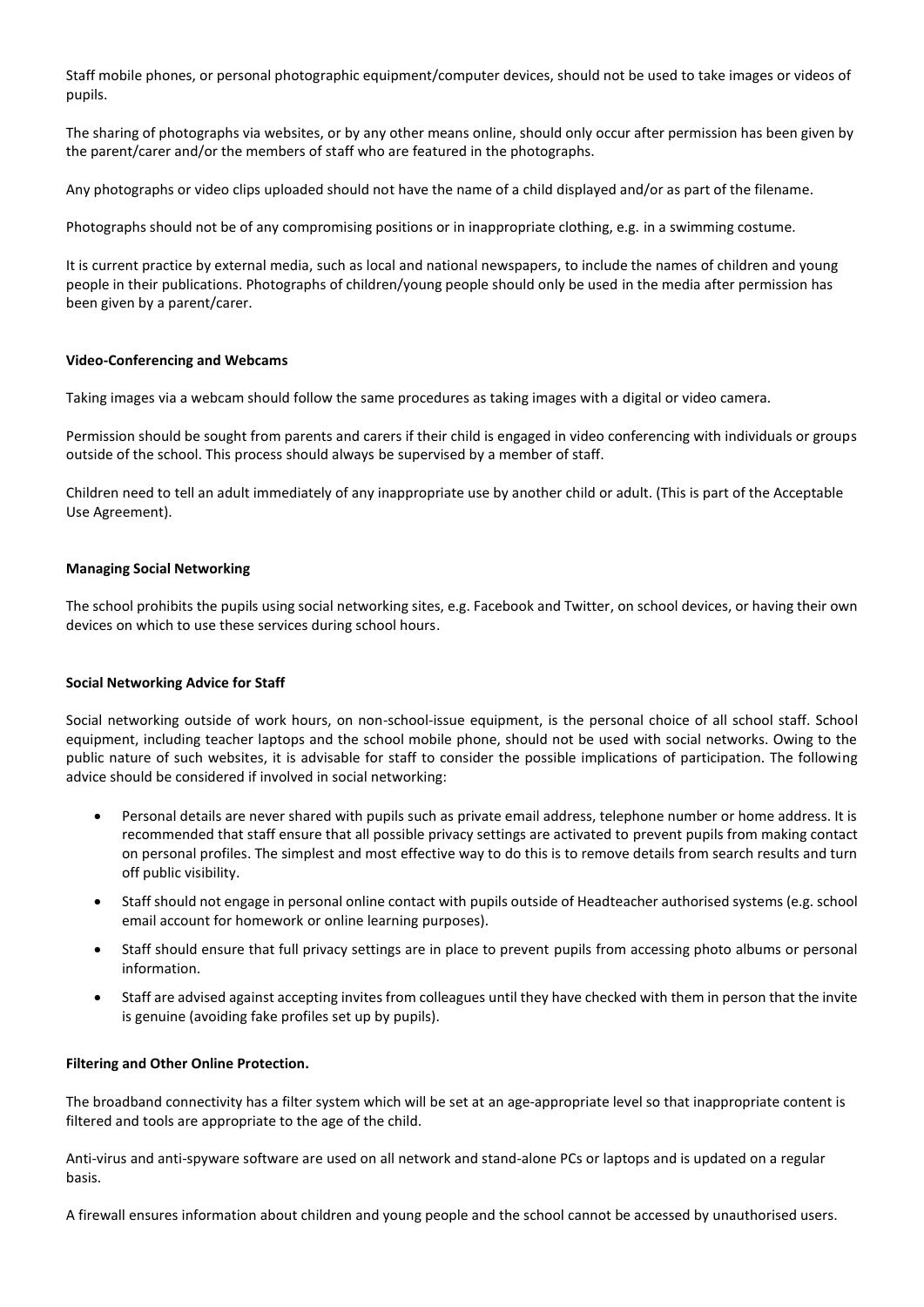## **Monitoring**

The Online Safety Lead should be monitoring the use of online technologies by children and young people and staff, on a regular basis.

Teachers should monitor the use of the Internet during lessons and also monitor the use of e-mails from school on a regular basis.

## **Links to Other Policies – Behaviour & Discipline and Anti-Bullying Policies**

Please refer to the Behaviour & Discipline Policy/Anti-bullying Policy for the procedures in dealing with any potential bullying incidents via any online communication, such as mobile phones, e-mail or blogs.

All behaviours should be seen and dealt with in exactly the same way, whether on or off-line and this needs to be a key message which sits within all Computing and RSHE materials for children and young people and their parents/carers. People should not treat online behaviours differently to off-line behaviours and should have exactly the same expectations for appropriate behaviour.

## **Health and Safety**

Refer to the Health and Safety Policy and procedures of the school and the County Council for information on related topics, particularly Display Screen Equipment, Home working and Accident/Incident reporting procedures. Wireless technologies are not considered to be a hazard following advice from the Health Protection Agency to the Government.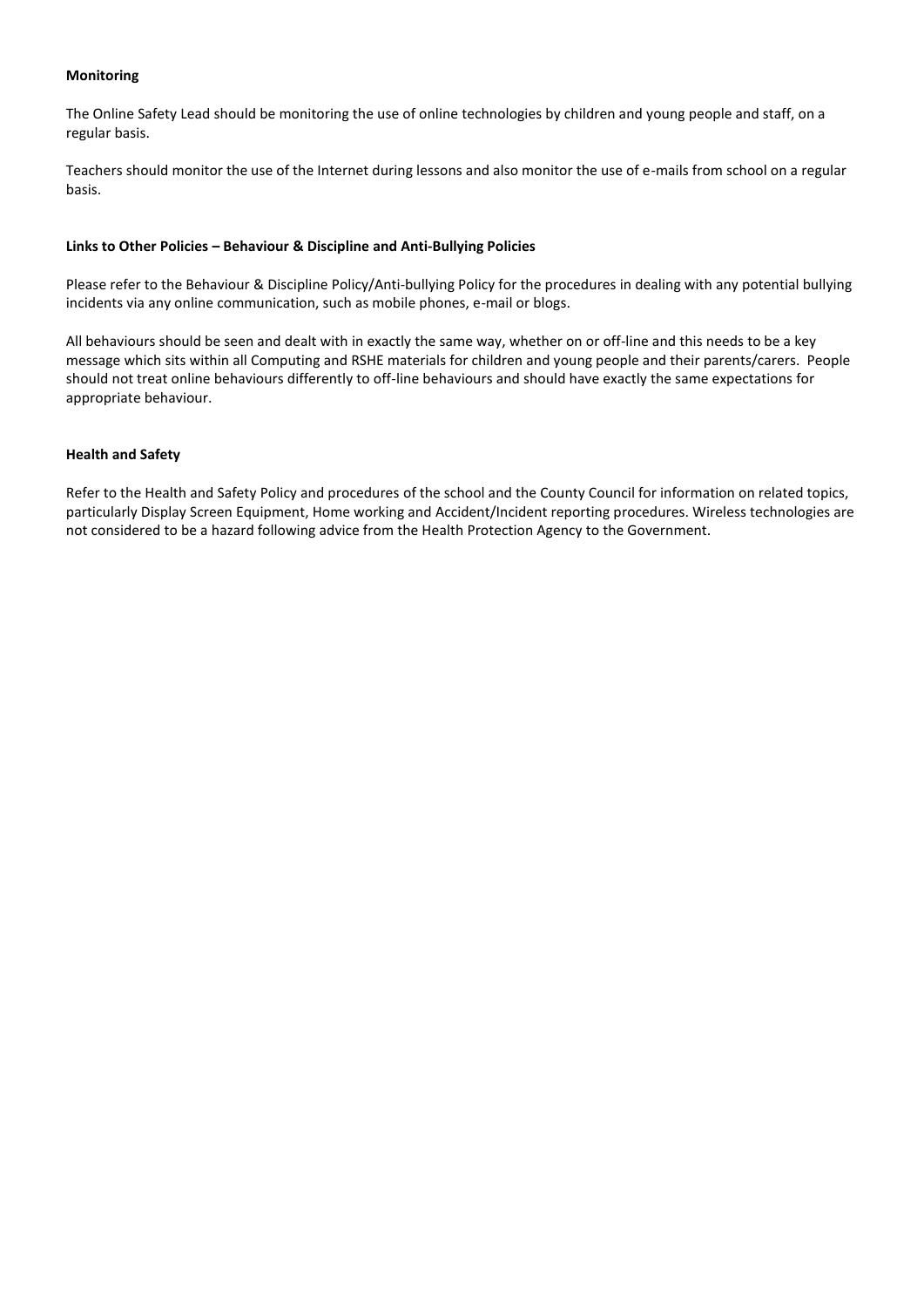# **Online Safety Incident Flowchart**



parents/carers, adjusting curriculum coverage, counselling or completing a risk assessment.